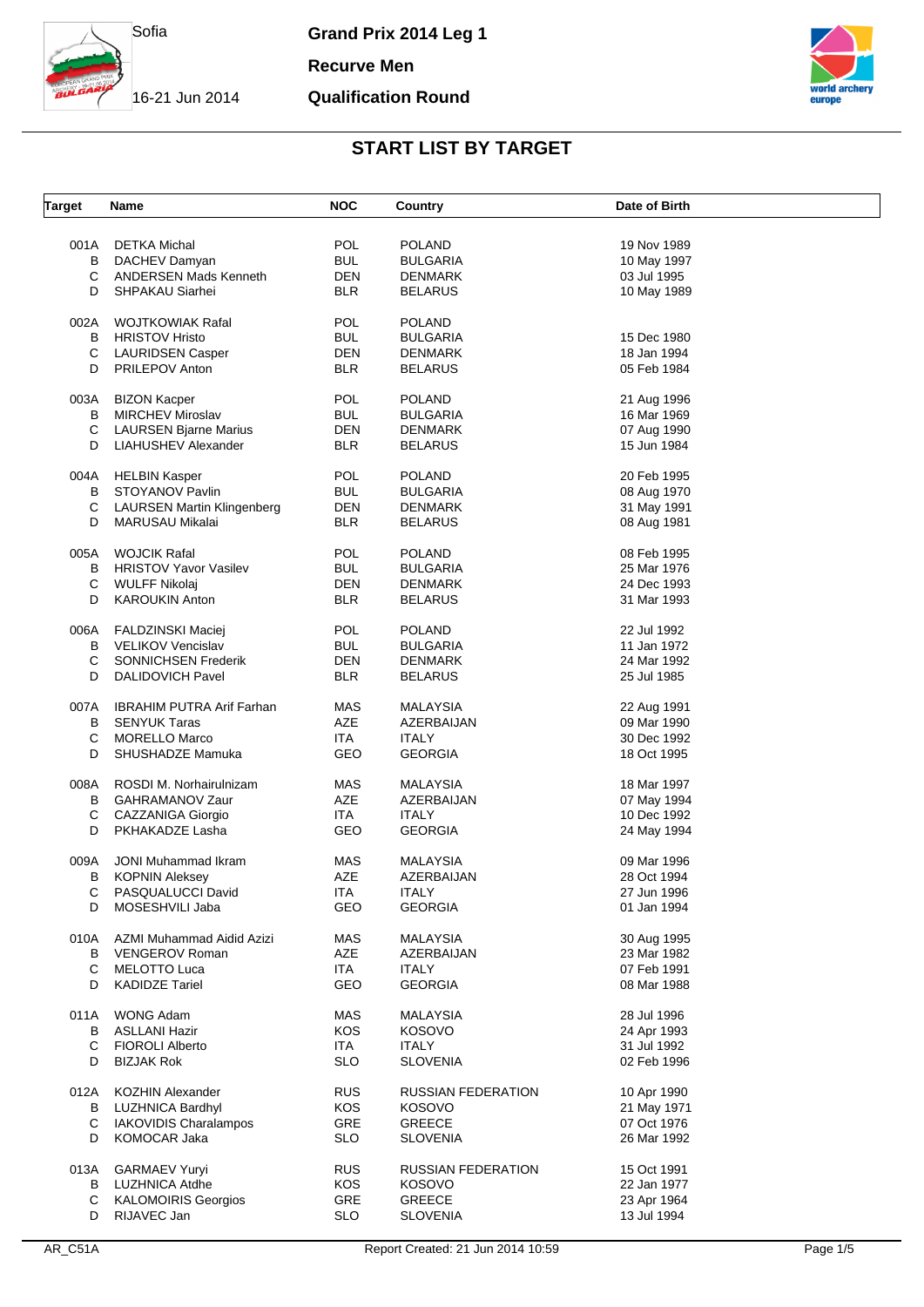

**Recurve Men**

#### **Qualification Round**



| <b>Target</b> | Name                               | <b>NOC</b>   | Country                   | Date of Birth |  |
|---------------|------------------------------------|--------------|---------------------------|---------------|--|
| 014A          | <b>BORODIN Alexey</b>              | <b>RUS</b>   | <b>RUSSIAN FEDERATION</b> | 30 Apr 1987   |  |
| В             | <b>KRASNIQI Burim</b>              | <b>KOS</b>   | <b>KOSOVO</b>             | 30 Jan 1980   |  |
| С             |                                    | <b>GRE</b>   | GREECE                    |               |  |
|               | <b>KARAGEORGIOU Alexandros</b>     |              |                           | 03 Jun 1986   |  |
| D             | <b>HABJAN MALAVASIC Den</b>        | <b>SLO</b>   | <b>SLOVENIA</b>           | 15 Jul 1992   |  |
| 015A          | SHAHNAZARYAN Vasil                 | <b>ARM</b>   | ARMENIA                   | 15 Nov 1992   |  |
| В             | <b>CORBA Yusuf</b>                 | <b>TUR</b>   | <b>TURKEY</b>             | 21 Apr 1991   |  |
| С             | VAN BULCK Mathias                  | <b>BEL</b>   | <b>BELGIUM</b>            | 15 Feb 1990   |  |
| D             | SALMAN Ali Muhi                    | <b>IRQ</b>   | <b>IRAQ</b>               | 01 Sep 1980   |  |
| 016A          | KHACHATRYAN David                  | ARM          | ARMENIA                   | 14 Mar 1994   |  |
| B             | <b>KIRSEVER Kerem</b>              | <b>TUR</b>   | <b>TURKEY</b>             | 19 Aug 1994   |  |
| C             | <b>SCHOMMERS Nicolas</b>           | <b>BEL</b>   | <b>BELGIUM</b>            | 20 Aug 1991   |  |
| D             | AL-HAMADANI Ali Adnan Mohammed IRQ |              | <b>IRAQ</b>               | 23 May 1981   |  |
|               |                                    |              |                           |               |  |
| 017A          | HAZARUMYAN Gevorg                  | ARM          | ARMENIA                   | 14 Mar 1993   |  |
| В<br>C        | <b>CINAR Sermet</b>                | <b>TUR</b>   | <b>TURKEY</b>             | 06 Jul 1991   |  |
|               | <b>ROYEN Laurent</b>               | <b>BEL</b>   | <b>BELGIUM</b>            |               |  |
| D             | <b>JASSIM Mohammed Mahmood</b>     | <b>IRQ</b>   | <b>IRAQ</b>               | 12 May 1992   |  |
| 018A          | PRODANOVIC Nikola                  | <b>SRB</b>   | <b>SERBIA</b>             |               |  |
| B             | HURBAN JR. Vladimir                | <b>SVK</b>   | <b>SLOVAKIA</b>           | 14 Mar 1996   |  |
| C             | ABDORRABOH Farhan                  | QAT          | QATAR                     | 01 Aug 1980   |  |
| D             | <b>ORLIC Vedran</b>                | <b>CRO</b>   | <b>CROATIA</b>            | 13 Apr 1994   |  |
| 019A          | SVILANOVIC Dragan                  | <b>SRB</b>   | <b>SERBIA</b>             | 02 Sep 1960   |  |
| В             | <b>KOHLER Andrej</b>               | <b>SVK</b>   | <b>SLOVAKIA</b>           | 23 Apr 1979   |  |
| С             | SALEM Ali Ahmed                    | QAT          | QATAR                     | 30 Mar 1973   |  |
| D             | <b>MIHALIC Matija</b>              | <b>CRO</b>   | <b>CROATIA</b>            | 23 Jul 1995   |  |
| 020A          | POPOVIC Luka                       | <b>SRB</b>   | <b>SERBIA</b>             | 16 May 1992   |  |
| B             | <b>BALAZ Boris</b>                 | <b>SVK</b>   | <b>SLOVAKIA</b>           | 20 Nov 1997   |  |
| С             | AL-MOHANADI Ibrahim                | QAT          | QATAR                     | 08 Feb 1990   |  |
| D             |                                    |              |                           |               |  |
|               | <b>LAPSINS Eduards</b>             | LAT          | LATVIA                    | 06 May 1962   |  |
|               | 021A LATEV Asparuh                 | <b>BULRH</b> | <b>BULGARIA RH</b>        | 12 Aug 1985   |  |
| В             | OJAMAE Pearu Jakob                 | <b>EST</b>   | <b>ESTONIA</b>            | 01 Nov 1994   |  |
| С             | SIGAUSKAS Vladas                   | LTU          | LITHUANIA                 | 07 Aug 1967   |  |
| D             | <b>APSITIS Janis</b>               | LAT          | LATVIA                    | 11 Oct 1982   |  |
| 022A          | <b>GRISCHKE Marvin</b>             | <b>LIE</b>   | <b>LIECHTENSTEIN</b>      | 09 Mar 1992   |  |
| B             | MITOV Ivan                         | BUL.P        | <b>BULGARIA P.</b>        | 18 Dec 1977   |  |
| С             | EL HELALI Mimis                    | <b>CYP</b>   | <b>CYPRUS</b>             | 26 Sep 1986   |  |
| D             | RATHGEB Benjamin                   | <b>SUIT</b>  | SWITZERLAND TAT           | 21 Jan 1983   |  |
|               |                                    |              |                           |               |  |
| 023A          | RUEVSKI Konstantin                 | <b>BULRH</b> | <b>BULGARIA RH</b>        | 13 May 1982   |  |
| B             | POPESCU Dan                        | <b>ROU</b>   | <b>ROMANIA</b>            | 06 Aug 1980   |  |
| C             | <b>RUFER Thomas</b>                | SUI          | SWITZERLAND               | 01 Aug 1980   |  |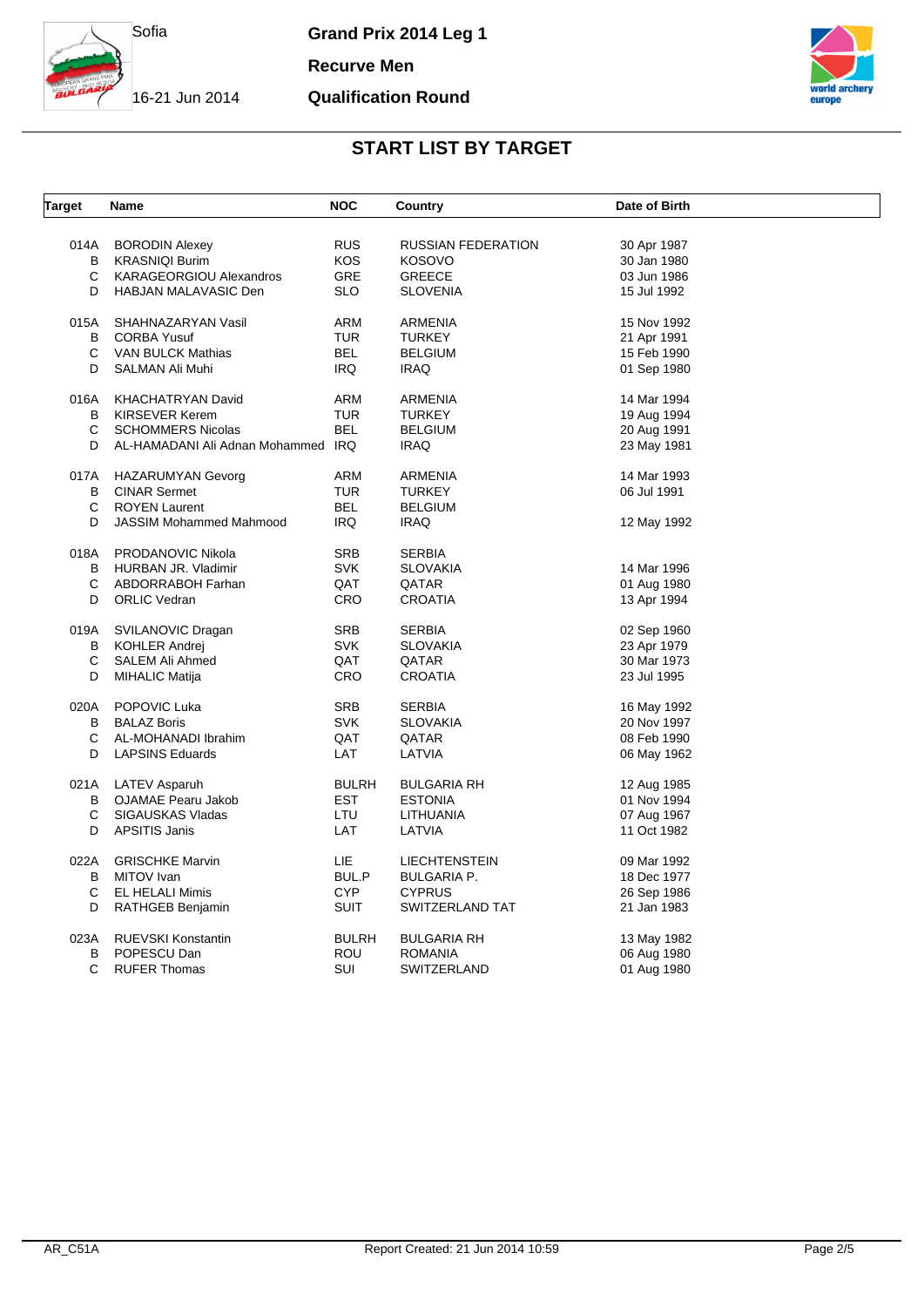

**Recurve Women**

#### **Qualification Round**



| <b>Target</b> | <b>Name</b>                   | <b>NOC</b>   | Country                   | Date of Birth |
|---------------|-------------------------------|--------------|---------------------------|---------------|
| 001A          | DZIOMINSKAYA Karyna           | <b>BLR</b>   | <b>BELARUS</b>            | 25 Aug 1994   |
| В             | <b>SCHIAVON Lara</b>          | ITA.         | <b>ITALY</b>              | 10 Oct 1997   |
| С             | <b>TYSZKO Paulina</b>         | <b>POL</b>   | <b>POLAND</b>             | 07 Jan 1992   |
| D             | CHATZIIOANNOU Ioanna          | <b>SKOA</b>  | GREECE/SKOA               | 22 Oct 1973   |
| 002A          | <b>BAHNIUK Darya</b>          | <b>BLR</b>   | <b>BELARUS</b>            | 27 Sep 1995   |
| В             | SPERA Loredana                | <b>ITA</b>   | <b>ITALY</b>              | 01 Jan 1996   |
| С             | ZYZANSKA Sylwia               | <b>POL</b>   | <b>POLAND</b>             | 27 Jul 1997   |
| D             | <b>AGRANGELOU Maria</b>       | <b>SKOA</b>  | GREECE/SKOA               | 11 May 1972   |
| 003A          | MARUSAVA Hanna                | <b>BLR</b>   | <b>BELARUS</b>            | 08 Jan 1978   |
| В             | <b>VIOLI Sara</b>             | <b>ITA</b>   | <b>ITALY</b>              | 30 Oct 1990   |
| С             | WEJNEROWSKA Marlena           | <b>POL</b>   | <b>POLAND</b>             | 20 Sep 1995   |
| D             | ROMANTZI Elpida               | <b>SKOA</b>  | GREECE/SKOA               | 17 Jul 1981   |
| 004A          | TIMOFEYEVA Ekaterina          | <b>BLR</b>   | <b>BELARUS</b>            | 13 Nov 1976   |
| B             | <b>TONETTA Elena</b>          | ITA.         | <b>ITALY</b>              | 08 Jun 1988   |
| С             | RZASA Joanna                  | <b>POL</b>   | <b>POLAND</b>             | 10 Sep 1990   |
| D             | KOTSAMANIDOU Evangelia        | <b>SKOA</b>  | GREECE/SKOA               | 10 Mar 1992   |
| 005A          | KAZANSKAYA Sviatlana          | <b>BLR</b>   | <b>BELARUS</b>            | 02 Jan 1997   |
| B             | <b>ESEBUA Kristine</b>        | <b>GEO</b>   | <b>GEORGIA</b>            | 19 Mar 1985   |
| С             | BARAKONSKA Milena             | <b>POL</b>   | <b>POLAND</b>             | 12 May 1992   |
| D             | OSIPOVA Elena                 | <b>RUS</b>   | <b>RUSSIAN FEDERATION</b> | 22 May 1993   |
| 006A          | <b>TOLKACH Alena</b>          | <b>BLR</b>   | <b>BELARUS</b>            | 03 Feb 1989   |
| В             | NARIMANIDZE Khatuna           | <b>GEO</b>   | <b>GEORGIA</b>            | 02 Feb 1974   |
| C             | <b>BULWA Agata</b>            | <b>POL</b>   | <b>POLAND</b>             | 04 Sep 1975   |
| D             | <b>BILTRIKOVA Tatiana</b>     | <b>RUS</b>   | <b>RUSSIAN FEDERATION</b> | 19 Jun 1988   |
| 007A          | PAPANDREOPOULOU Maria         | <b>GRE</b>   | <b>GREECE</b>             | 16 Jul 1992   |
| B             | LOBZHENIDZE Yulia             | <b>GEO</b>   | <b>GEORGIA</b>            | 23 Aug 1977   |
| С             | SIMONOVA Svetlana             | <b>AZE</b>   | AZERBAIJAN                | 02 Feb 1987   |
| D             | <b>BALSUKOVA Anna</b>         | <b>RUS</b>   | <b>RUSSIAN FEDERATION</b> | 02 Jun 1992   |
| 008A          | <b>CHORTI Ariadni</b>         | GRE          | <b>GREECE</b>             | 19 Apr 1994   |
| B             | <b>DIASAMIDZE Asmat</b>       | GEO          | <b>GEORGIA</b>            | 30 Jan 1973   |
| С             | FAZILOVA Leila                | <b>AZE</b>   | AZERBAIJAN                | 08 Feb 1974   |
| D             | BOLOTOVA Oyuna                | <b>RUS</b>   | <b>RUSSIAN FEDERATION</b> | 10 Jul 1993   |
| 009A          | <b>GKORILA Anatoli Martha</b> | GRE          | <b>GREECE</b>             | 20 Jun 1995   |
| В             | ELENKOVA Liliya               | <b>BULRH</b> | <b>BULGARIA RH</b>        | 15 May 1981   |
| C             | SENYUK Olga                   | AZE          | AZERBAIJAN                | 23 Jan 1991   |
| D             | HARCARIKOVA Lenka             | <b>SVK</b>   | <b>SLOVAKIA</b>           | 17 Sep 1991   |
| 010A          | <b>VASILYAN Nune</b>          | ARM          | <b>ARMENIA</b>            | 16 Dec 1994   |
| В             | RABROVIANSKA Lidia            | <b>BULRH</b> | <b>BULGARIA RH</b>        | 16 Dec 1983   |
| С             | PARNAT Reena                  | <b>EST</b>   | <b>ESTONIA</b>            | 01 Dec 1993   |
| D             | LONGOVA Alexandra             | <b>SVK</b>   | <b>SLOVAKIA</b>           | 07 Feb 1994   |
| 011A          | DANAILOVA Dobromira           | <b>BUL</b>   | <b>BULGARIA</b>           | 24 Oct 1995   |
| В             | <b>LAPSINA Elina</b>          | LAT          | LATVIA                    | 26 Feb 1984   |
| C             | <b>LUIK Siret</b>             | <b>EST</b>   | <b>ESTONIA</b>            | 28 Sep 1986   |
| D             | <b>MAGKOU Anastasia</b>       | <b>FOIV</b>  | GREECE/FOIVOS             | 26 Jul 1972   |
| 012A          | <b>GENCHEVA Ralitsa</b>       | <b>BUL</b>   | <b>BULGARIA</b>           | 05 Feb 1997   |
| В             | <b>KREICBERGA Anete</b>       | LAT          | LATVIA                    | 17 Sep 1992   |
| C             | <b>MATIATOU Eleftheria</b>    | TETRA        | GREECE/TETRAPTERYLLIS     | 04 Apr 1985   |
| D             | GOBBELS Zoe                   | <b>BEL</b>   | <b>BELGIUM</b>            | 14 Apr 1992   |
| 013A          | <b>BOZIC Brina</b>            | SLO.         | <b>SLOVENIA</b>           | 22 May 1992   |
| В             | ALMASHHADANI Rand             | IRQ          | <b>IRAQ</b>               | 11 Aug 1994   |
| С             | <b>BAMPOUSKAKI Martha</b>     | ACHA         | GREECE/ACHAEANS           | 17 Aug 1967   |
| D             | <b>SEGINA Tatiana</b>         | <b>RUS</b>   | <b>RUSSIAN FEDERATION</b> | 20 Jan 1992   |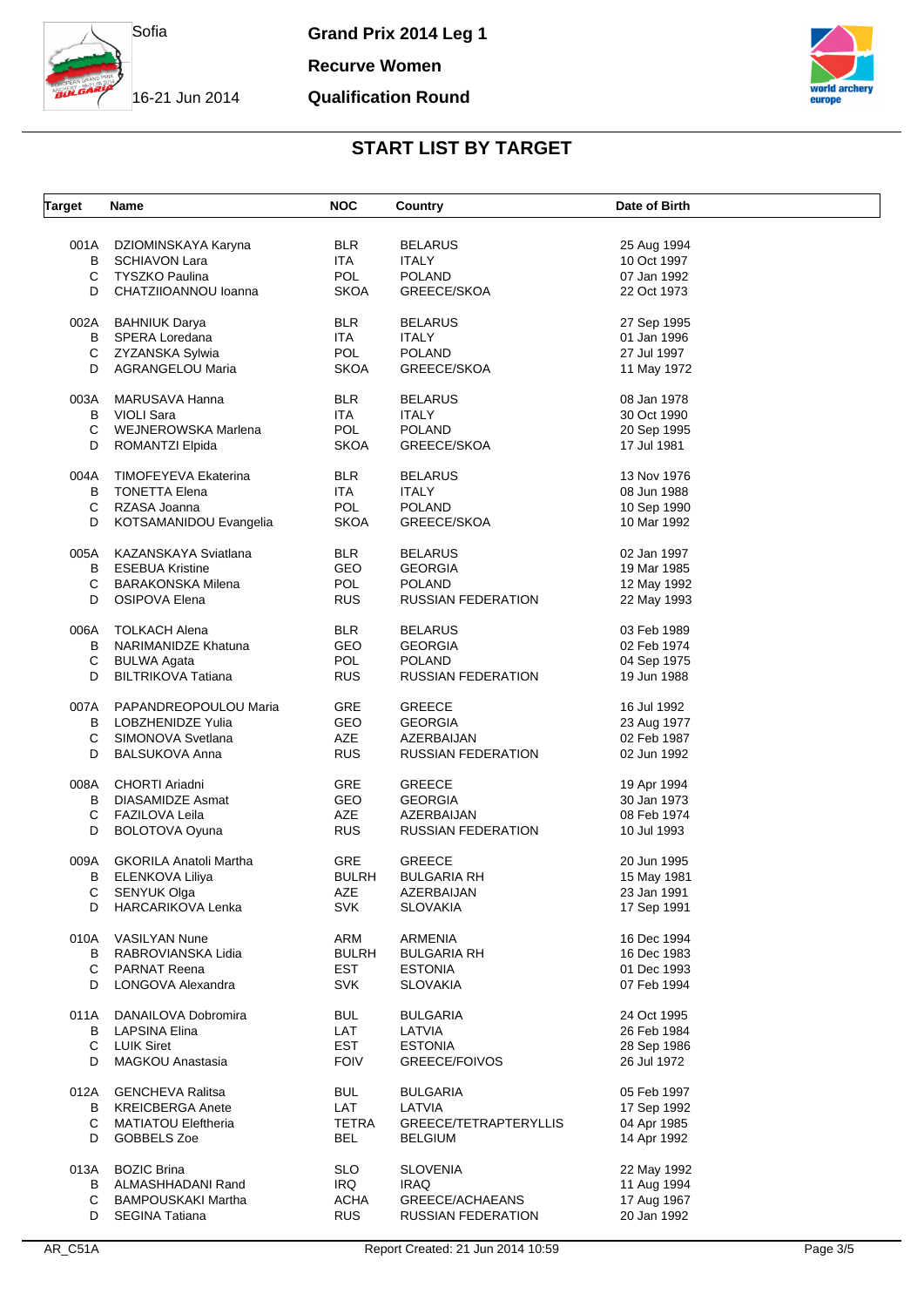

**Compound Men**

## **Qualification Round**



| <b>Target</b> | Name                                | <b>NOC</b>        | <b>Country</b>         | Date of Birth              |
|---------------|-------------------------------------|-------------------|------------------------|----------------------------|
|               |                                     |                   |                        |                            |
|               | 015A KATZ Valery                    | <b>ISR</b><br>QAT | <b>ISRAEL</b>          | 07 Apr 1971                |
| B<br>С        | AL-ABADI Ahmed<br><b>COMEZ Emre</b> | <b>TUR</b>        | QATAR<br><b>TURKEY</b> | 06 Apr 1969<br>01 Feb 1994 |
| D             | PETROV Viktor                       | <b>BUL</b>        | <b>BULGARIA</b>        |                            |
|               |                                     |                   |                        |                            |
| 016A          | <b>SHEFI Snie</b>                   | <b>ISR</b>        | <b>ISRAEL</b>          | 06 May 1971                |
| В             | RUSTAM KHAN Israf                   | QAT               | QATAR                  | 01 Jan 1970                |
| С             | <b>TANDOGAN Baris</b>               | <b>TUR</b>        | <b>TURKEY</b>          | 07 Sep 1997                |
| D             | <b>GEORGIEV</b> lordan              | <b>BUL</b>        | <b>BULGARIA</b>        |                            |
| 017A          | YOGEV Ofer                          | <b>ISR</b>        | <b>ISRAEL</b>          | 09 Jun 1961                |
| В             | AL-ABADI Abdulaziz                  | QAT               | QATAR                  | 24 Nov 1992                |
| C             | <b>DERNEKLI Furkan</b>              | <b>TUR</b>        | <b>TURKEY</b>          | 09 Jul 1997                |
| D             | <b>VUCHKOV Dobromir</b>             | <b>BUL</b>        | BULGARIA               | 30 Jul 1965                |
|               |                                     |                   |                        |                            |
| 018A          | <b>EGOROV Ilya</b>                  | <b>ISR</b>        | <b>ISRAEL</b>          | 04 Jan 1975                |
| В             | ABDURABU Khadher                    | QAT               | QATAR                  | 02 Jan 1983                |
| С             | <b>MARAS Serdar Bortay</b>          | <b>TUR</b>        | <b>TURKEY</b>          | 02 Feb 2000                |
| D             | <b>VASSILEV Marin</b>               | <b>BULRH</b>      | <b>BULGARIA RH</b>     | 19 Jul 1987                |
| 019A          | NAVEH Eyal                          | <b>ISR</b>        | <b>ISRAEL</b>          | 26 May 1957                |
| В             | <b>KOUMERTAS Stavros</b>            | <b>GRE</b>        | GREECE                 | 05 Sep 1977                |
| С             | <b>DUMITRASCU Gerard</b>            | ROU               | <b>ROMANIA</b>         | 25 Jan 1975                |
| D             | <b>STANKUS Alfredas</b>             | LTU               | LITHUANIA              | 04 Jul 1972                |
|               |                                     |                   |                        |                            |
| 020A          | <b>KOVARSKY Moshe</b>               | <b>ISR</b>        | <b>ISRAEL</b>          | 21 Apr 1959                |
| В             | <b>KOSTOPOULOS Athanasios</b>       | GRE               | <b>GREECE</b>          | 11 Sep 1970                |
| С             | <b>ACHILIE Ovidiu</b>               | ROU               | <b>ROMANIA</b>         | 26 Apr 1976                |
| D             | <b>MASLAUSKAS Marius</b>            | LTU               | LITHUANIA              | 18 Sep 1986                |
| 021A          | <b>PERDIKOS Marios</b>              | <b>CYP</b>        | <b>CYPRUS</b>          |                            |
| В             | THEODORAKOPOULOS Vasileios          | GRE               | <b>GREECE</b>          | 22 Sep 1983                |
| С             | RADOI Alexandru                     | ROU               | <b>ROMANIA</b>         | 22 Dec 1993                |
| D             | <b>KEMEZA Zilvinas</b>              | LTU               | LITHUANIA              | 21 Mar 1973                |
|               |                                     |                   |                        |                            |
| 022A          | <b>MOULASHIS Andreas</b>            | <b>CYP</b>        | <b>CYPRUS</b>          | 12 Jun 1985                |
| В             | DURNY Matus Jr.                     | <b>SVK</b>        | SLOVAKIA               | 10 Jul 1986                |
| С             | PUSCA Gigi                          | ROU               | <b>ROMANIA</b>         | 05 May 1975                |
| D             | <b>KROAZIE Kyriakos</b>             | <b>PSA</b>        | GREECE/P.S.A           | 04 May 1973                |
| 023A          | <b>TAGGAR Eitan</b>                 | <b>ISRIN</b>      | <b>ISRAEL INZ</b>      | 27 Nov 1944                |
| в             | <b>DURNY Matus</b>                  | <b>SVK</b>        | SLOVAKIA               | 07 Dec 1962                |
| С             | WOJTAS Jan                          | <b>POL</b>        | <b>POLAND</b>          | 26 Nov 1966                |
| D             | KYRITSOGLOU Sam                     | <b>BEL</b>        | <b>BELGIUM</b>         | 15 Sep 1983                |
|               |                                     |                   |                        |                            |
| 024A          | SITAR Dejan                         | <b>SLO</b>        | <b>SLOVENIA</b>        | 09 Dec 1979                |
| В             | SIGIL Peter                         | <b>DEN</b>        | <b>DENMARK</b>         | 23 Nov 1994                |
| С             | <b>TZOUVARAS Georgios</b>           | <b>SOAAS</b>      | GREECE/S.O.A.A.S.O.E.E | 14 Nov 1961                |
|               |                                     |                   |                        |                            |
| 025A          | <b>CHUGUNOV Anton</b>               | <b>RUS</b>        | RUSSIAN FEDERATION     | 28 May 1979                |
| В             | <b>GERGINOV Vasil</b>               | <b>BULRH</b>      | <b>BULGARIA RH</b>     | 11 Sep 1986                |
| C             | VAVRO Mario                         | <b>CRO</b>        | <b>CROATIA</b>         | 28 Nov 1997                |